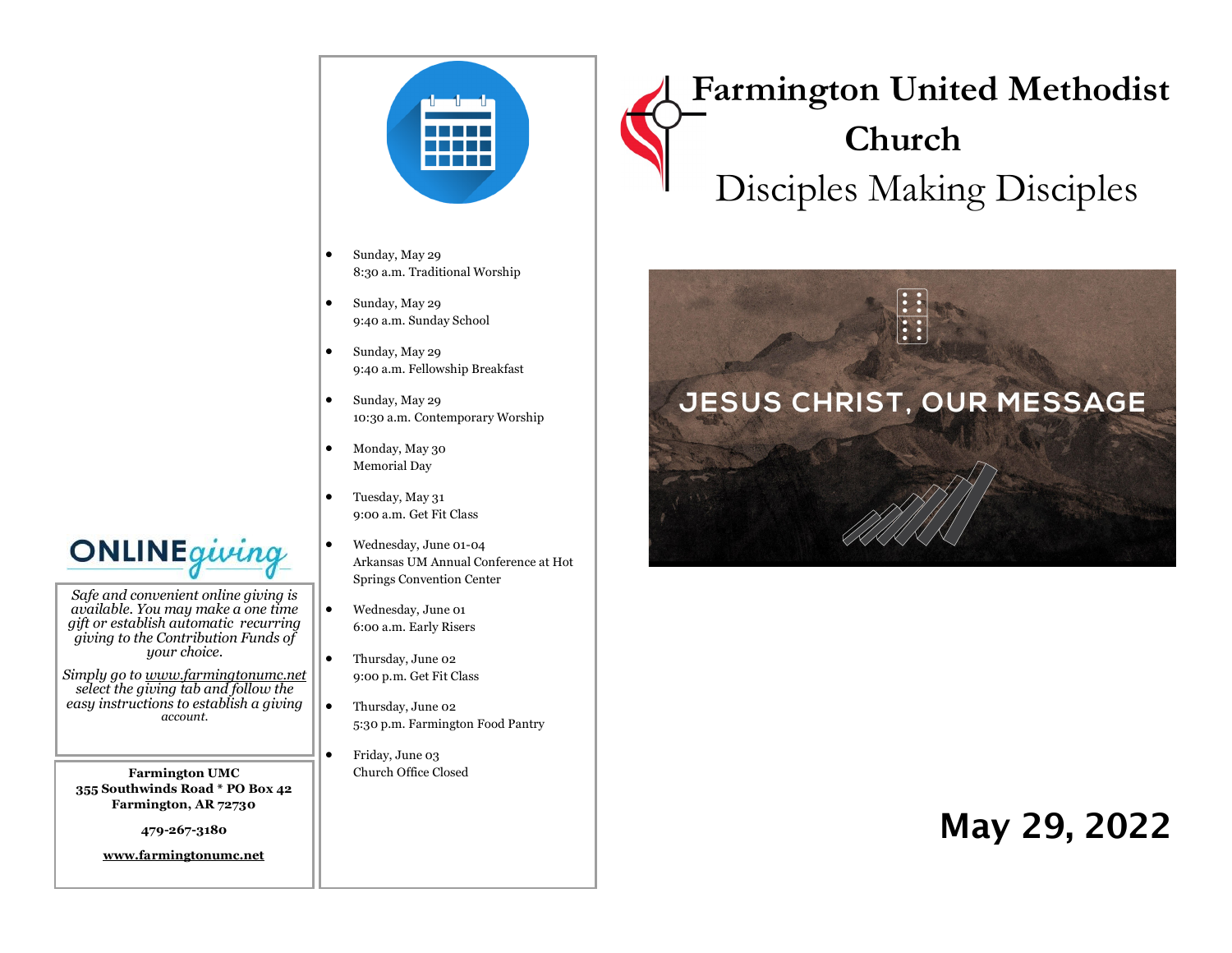## **Order of Worship 8:30 am Service**

## **Order of Worship 10:30 Service**

| Welcome/Announcements                                                                                               |                                                                    |                                |                                                                  |                                              |                        |
|---------------------------------------------------------------------------------------------------------------------|--------------------------------------------------------------------|--------------------------------|------------------------------------------------------------------|----------------------------------------------|------------------------|
| Prelude                                                                                                             |                                                                    |                                | Call to Worship<br>Welcome<br><b>Opening Prayer</b>              |                                              |                        |
| *Call to Worship<br>Psalm 97<br>The heavens proclaim the righteousness of God.<br>And the people behold God's glory |                                                                    |                                |                                                                  |                                              |                        |
| Rejoice in the Lord, O righteous,                                                                                   |                                                                    |                                | <i>*Songs of Praise</i>                                          |                                              |                        |
|                                                                                                                     | And give thanks to God's holy Name!                                |                                |                                                                  |                                              |                        |
| *Hymn of Praise<br>*Affirmation<br>*Gloria Patri<br>Prayers of the People                                           | Christ for the World We Sing UMH 568<br>The Apostles Creed         | <b>UMH 881</b><br><b>UMH70</b> | Children's Message<br>Prayers of the People<br>The Lord's Prayer |                                              |                        |
| The Lord's Prayer                                                                                                   |                                                                    |                                | Scripture                                                        | Colossians $4:2-9$                           | <b>Shelly Thompson</b> |
| Hymn<br>Scripture                                                                                                   | He Touched Me<br>Colossians 4:2-9                                  | <b>UMH 367</b><br>Diane Bryant | Message<br>*Song of Response                                     | The Domino Effect: Jesus Christ, Our Message |                        |
| Message<br>*Hymn                                                                                                    | The Domino Effect: Jesus Christ, Our Message<br>Softy and Tenderly | <b>UMH 348</b>                 | <i>*Closing Prayer</i>                                           |                                              | Seth Malone            |
| *Benediction                                                                                                        |                                                                    |                                |                                                                  |                                              |                        |
| *Hymn of Procession Spirit Song<br><b>UMH 347</b><br>Postlude                                                       |                                                                    |                                |                                                                  |                                              |                        |

*\* The congregation is invited to please stand as they are able.*